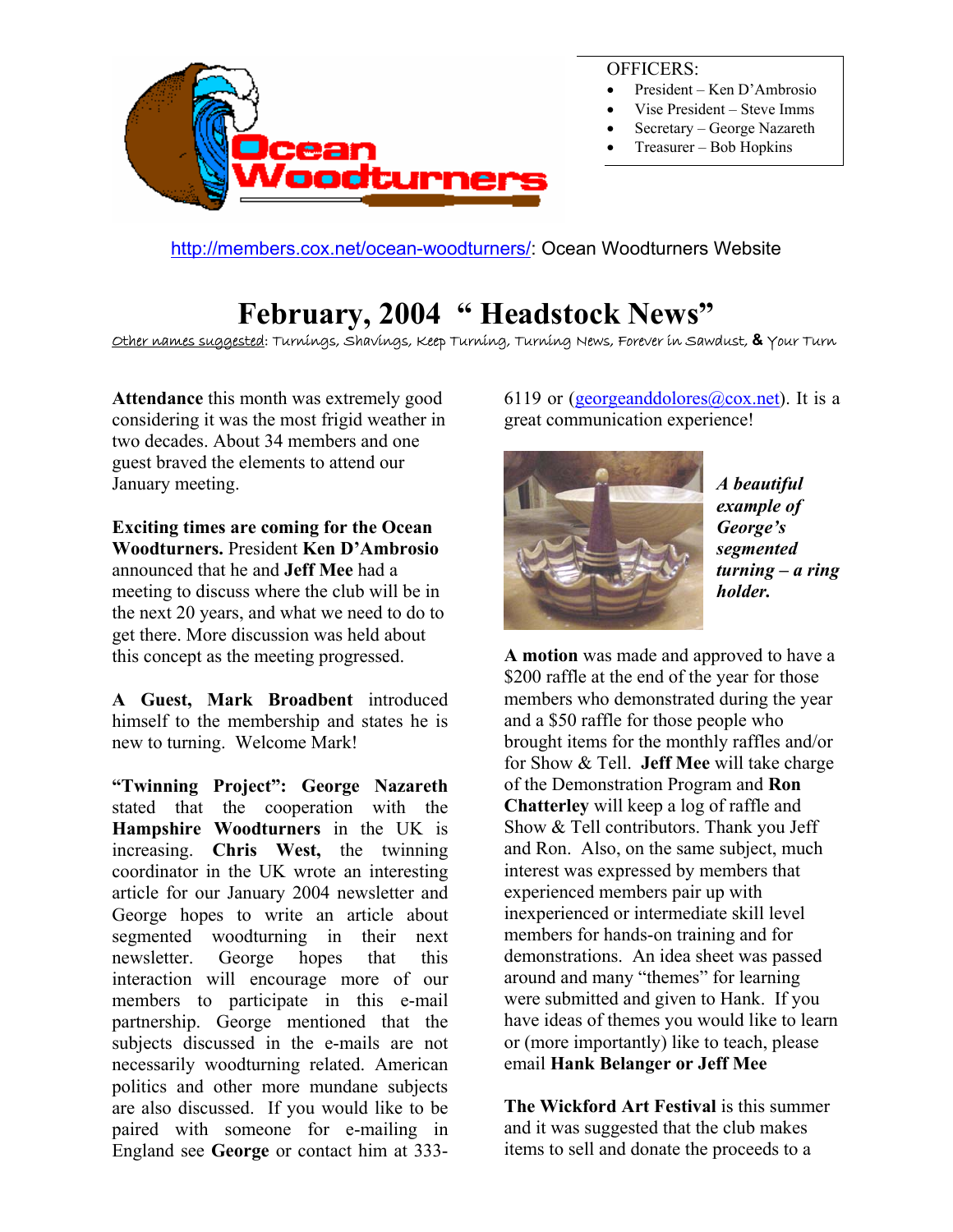favorite charity (or two). People can either "buddy" up by theme (e.g., pen makers) or make individual items to donate. Please email **George Nazareth** if you would like to participate and/or have ideas for this project.

**This years AAW 2004 Symposium theme is "From Sea to Odyssey".** It will be held in **Orlando, Florida** in late June of this year. The club is looking for ideas for submission. Ken and Jeff suggested a platter of turned sea items (i.e., shells, fish, etc.). Ideas will be discussed next month and a committee formed to spearhead this project. Please email **Mike Murray** with ideas that he can present.

This month we made a slight change to our monthly \$1.00 **raffle format**. Each raffle item had a bag designated for it, and members put their marked dollar(s) into the item bag(s) they wanted. It was a better opportunity to win what was wanted and was also an incentive to put in money. This system worked very well and the item that no one 'tried for' was raffled among the entire group.

**Treasurer's report: Bob Hopkins** reported that our treasury has \$2281.98 as of tonight.

It was suggested that we all start wearing nametags at the meetings. **George Nazareth** will buy stick-on paper nametags on which members will write their names at the start of each meeting. In addition, **Tony Bancalari** will demonstrate nametag carving at the February meeting. Bring a sharp knife to participate. Wood will be provided.

**Wayne Collins** shared his success in obtaining additional equipment for his **Tiverton Middle School Woodturners.** There is a possibility that his group could possibly become Junior **Ocean Woodturners.** He thanked **Angelo Iafrate for** his recent demonstration (Dec 2) and Angelo's plan to return for another demonstration in the near future. Wayne also brought in an article that appeared in the **Sakonnet Times Newspaper** about his middle school Woodturners. **Ken** 

**D'Ambrosio** and **Micky Goodman** each contributed a set of turning tools. Good Work Ken and Micky!



*Wayne showing off his students***!**

**Rich Lemieux** got up and stated that **Wayne Collins'** talk at the last meeting about his Tiverton Middle School woodturning program inspired him to try this concept at his school," **Ocean Tides".**  Ocean Tides is a special program made up of court- ordered students who have been in trouble. The school is sponsored by the **Christian Brothers**. Rich feels that if these young people build something useful to take home, it will be a source of pride for them and possibly lead to future trade skills. Rich was also hoping to obtain a lathe for the students to use. **Larry Dunklee** said the older Sears lathe that he donated was not being used and the Ocean Woodturners should donate it to the Ocean Tides School. A motion to that effect was made and approved. **Good luck Rich!**

**George Snyder of Woodcraft** has ordered the mount (per the fire marshals criteria) to hold our 27" monitor. It has not been delivered yet, but they hope to have it up by our next meeting. Here is another example of how generous George from Woodcraft has been to our club. Many of the members present feel it's important to purchase from Woodcraft whenever possible to repay this kindness– don't forget your 10% discount **(to be used by club members only)!**

**Emilio Iannuccillo** again announced that the **Ocean Woodturners** will host a special all day demonstration by **Rick Angus,** on bowl turning. This will be at the **Kingstown Library on February 21, 2004 from 9:00 AM to 3:00 PM.** The cost is \$10 and includes the lunch (around noon). **Ann**